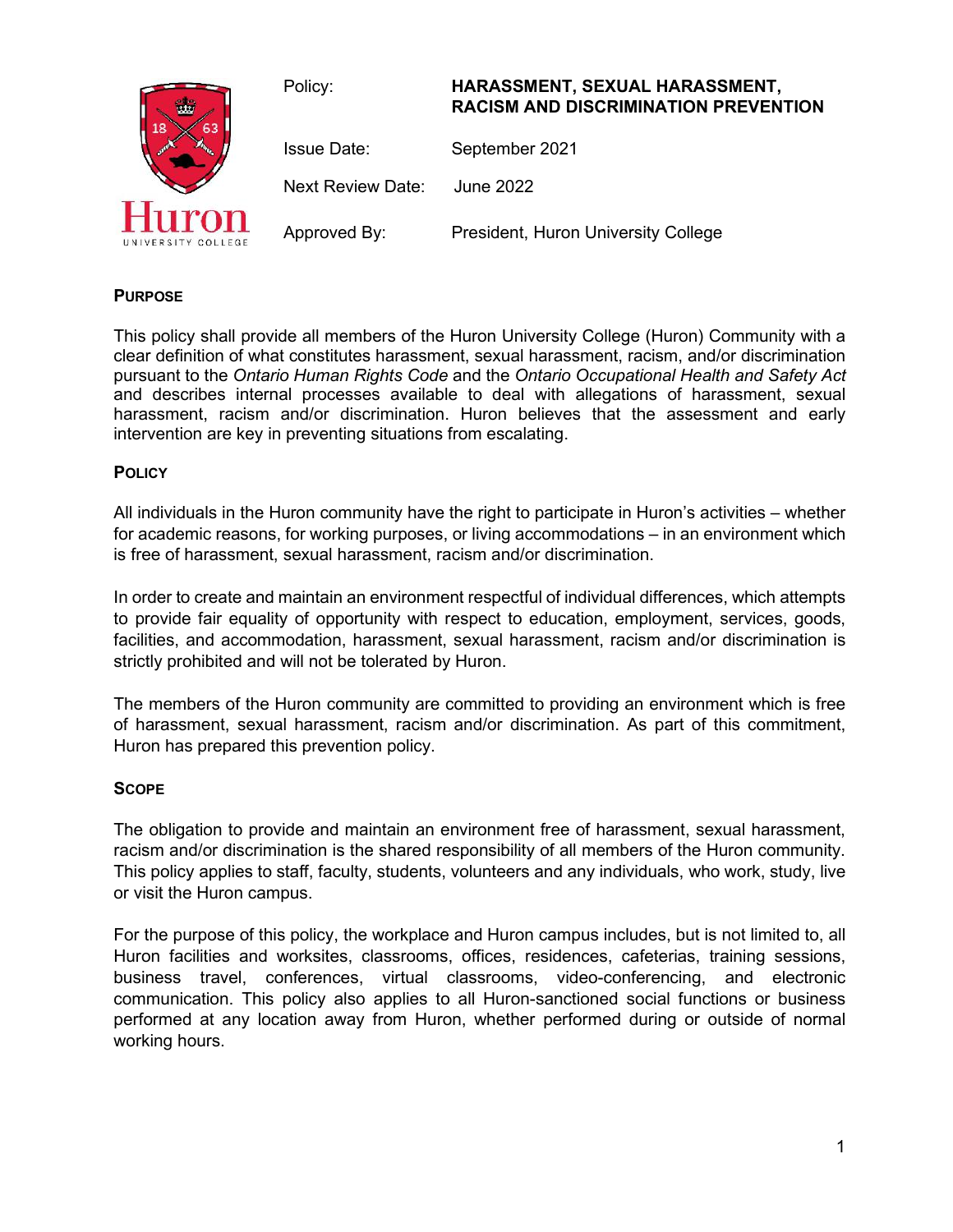This policy is to be construed and applied in accordance with Huron's policy on Academic Freedom, the *Ontario Human Rights Code* and the *Ontario Occupational Health and Safety Act*. Nothing in this policy prevents Huron from implementing further equity measures or programs.

Huron recognizes and acknowledges its responsibility to deal quickly, fairly and effectively with harassment, sexual harassment, racism and/or discrimination should they arise. In such an event, both the rights of the individual(s) bringing the complaint (Complainant) and those of the individual(s) about whom the complaint is made (Respondent) will be safeguarded. To this end, Huron will ensure that the members of the Huron community are aware of this policy and will be proactive in undertaking a campaign for education and prevention.

# **DEFINITIONS AND PRINCIPLES**

1. Ontario Human Rights Code

The *Ontario Human Rights Code* (OHRC) stipulates that every person has a right to equal treatment with respect to services, goods, facilities, accommodation and employment, without discrimination. The members of the Huron community are bound by the OHRC. In addition, Huron has developed this policy to complement rights provided under the OHRC and to confirm that Huron's commitment to equal treatment without discrimination exists independently of the OHRC. Any member of the Huron community has the right to seek redress pursuant to the provision of the OHRC whether or not they are also taking steps under this policy.

In accordance with the OHRC, every member of the Huron community has the right to freedom from harassment and discrimination while on Huron campus, whether for employment, educational or other purposes because of:

Age; Ancestry; Citizenship; Colour; Creed; Disability; Ethnic Origin; Family Status; Gender Expression; Gender Identity; Marital Status; Place of Origin; Race; Receipt of Public Assistance (housing only); Record of Offence; Sex; and Sexual Orientation.

Henceforth, these shall be referred to as "prohibited grounds."

**Harassment** can be defined as engaging in a course of vexatious comment or conduct that is known or ought reasonably to be known to be unwelcome.

**Discrimination** can be defined as actions or behaviour that promote the differential treatment of an individual or group solely based on a prohibited ground(s) outlined above. These can be intentional or unintentional including systemic discrimination resulting from policies, practices, procedures, actions or inactions that appear neutral but have an adverse impact. Rights protected under the OHRC are not infringed by special programs designed to benefit disadvantaged groups or individuals to achieve or attempt to achieve equal opportunity. Huron may also apply existing exemptions under the OHRC such as the ability to set bona fide job requirements – if these requirements are essential to the performance of the job.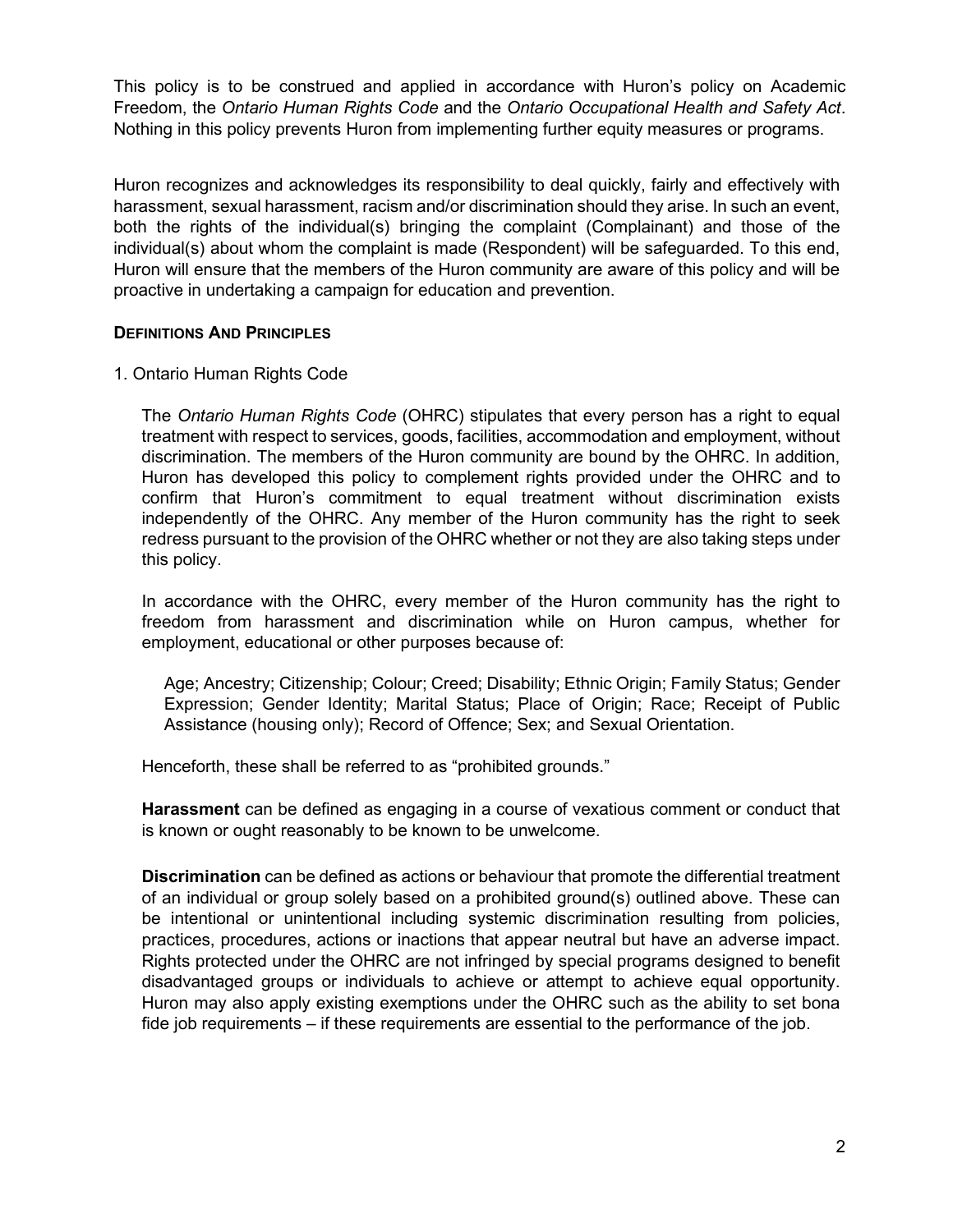In addition, the OHRC further outlines that every member of the Huron community has the right to freedom from harassment and discrimination because of sex, sexual orientation, gender identity and gender expression. Every person has the right to be free from:

- a) Sexual solicitation or advance made by a person in a position to confer, grant or deny a benefit or advancement to the person where the person making the solicitation or advance knows or ought reasonably to know that it is unwelcome; or
- b) A reprisal or a threat of reprisal for the rejection of a sexual solicitation or advance where the reprisal is made or threatened by a person in a position to confer, grant or deny a benefit or advancement to the person.

**Racism** can be understood as an ideology that either directly or indirectly asserts that one group is inherently superior to others. Huron is committed to addressing racism on its campus through education and other initiatives.

While racism is a broad concept, for the purpose of this policy, racism should be understood as discrimination or harassment based on race. Huron is committed to ensuring that all members of the Huron community are able to enjoy their right to work, live, and attend school free of racial discrimination or harassment.

2. Occupational Health and Safety Act

The *Occupational Health and Safety Act* (OHSA) defines **workplace harassment** as:

- a) Engaging in a course of vexatious comment or conduct against a worker in a workplace that is known or ought reasonably to be known to be unwelcome; or
- b) Workplace sexual harassment.

Harassment is any behaviour that demeans, humiliates, embarrasses, intimidates, or threatens a person; creates a hostile working environment; and that a reasonable person should have known to be unwelcome. Harassment may result from one incident or a series of incidents. Examples may include, but are not limited to:

- Making remarks, jokes or innuendoes that demean, ridicule, intimidate or offend;
- Displaying or circulating offensive pictures or materials in print or electronic form, including through social media;
- Bullying;
- Repeated offensive or intimidating phone calls, texts, e-mails or electronic communication, including through social media;
- Workplace sexual harassment;
- Spreading malicious rumours; or
- Belittling another person's options or actions.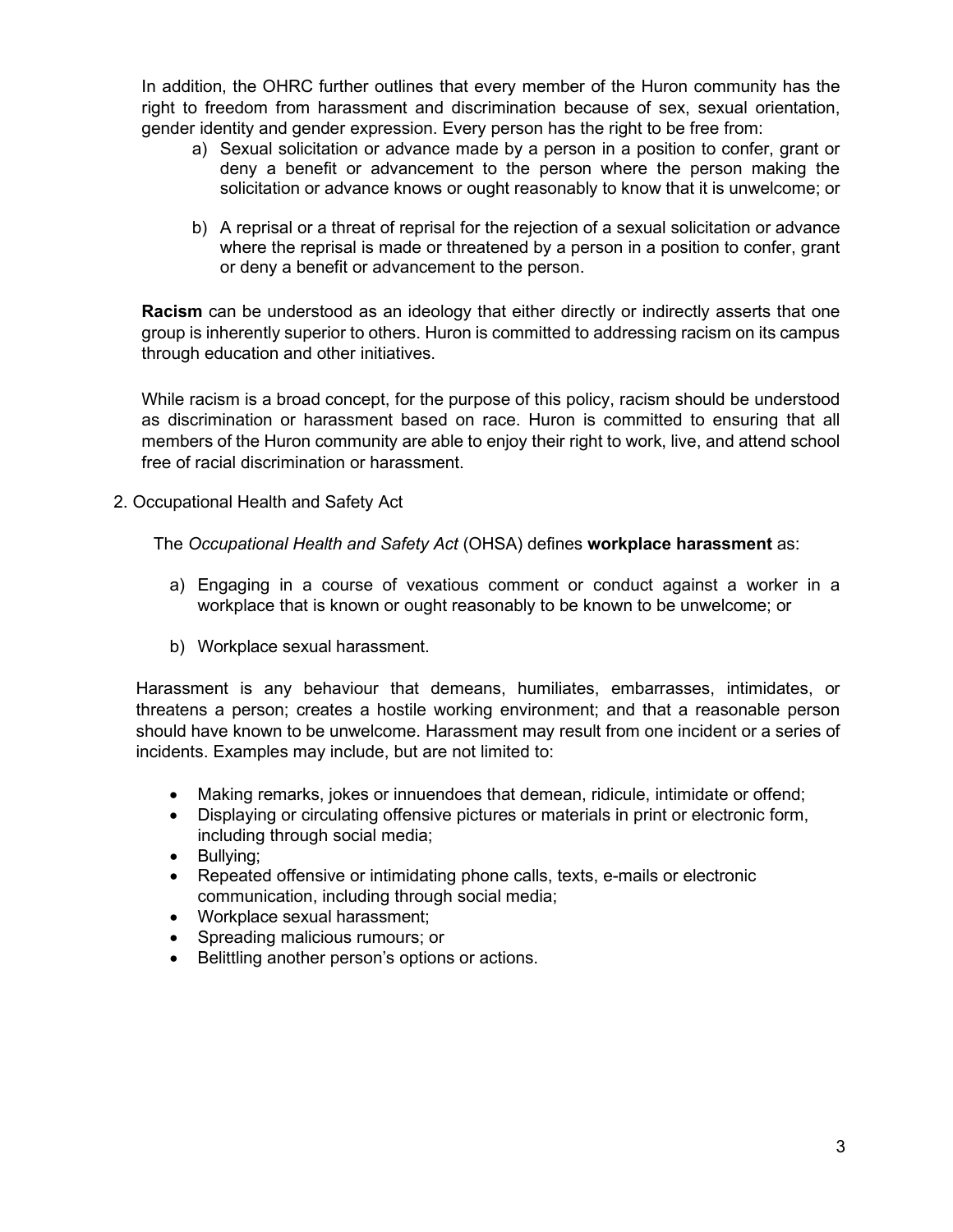Harassment does not include any reasonable and valid action taken by Huron, or a leader related to the direction and/or supervision of staff (including student employees) and faculty that is part of the normal job function, even if there are unpleasant consequences for the staff or faculty member. Example may include, but are not limited to:

- Changes in work assignments or scheduling of work;
- Job assessment and evaluation processes;
- Workplace inspections:
- Implementation of Health and Safety measures; or
- Disciplinary action.

Differences of opinion or minor disagreements between co-workers would also not generally be considered workplace harassment.

The OHSA further defines/outlines **workplace sexual harassment** as:

- a) engaging in a course of vexatious comment or conduct against a worker, in a workplace because of sex, sexual orientation, gender identity or gender expression, where the course of comment or conduct is known or ought reasonably to be known to be unwelcome, or
- b) making a sexual solicitation or advance where the person making the solicitation or advance is in a position to confer, grant or deny a benefit or advancement to the worker and the person knows or ought reasonably to know the solicitation or advance is unwelcome.

Sexual harassment involves unwelcome words or actions associated with sex, sexual orientation or gender that are known or ought reasonably to be known to be offensive, embarrassing, humiliating or demeaning to a worker or group of workers, in a workplace. It can also include behaviour that intimidates or isolates individual(s). Examples of sexual harassment may include, but are not limited to:

- asking questions, talking, or writing about sexual activities;
- rough or vulgar humour or language related to sexuality, sexual orientation or gender;
- displaying or circulating pornography, sexual images, or offensive sexual jokes in print or electronic form, including through social media;
- leering or inappropriate staring;
- invading personal space;
- unnecessary physical contact, including inappropriate touching;
- demanding hugs, dates, or sexual favours;
- making gender-related comments about someone's physical characteristics, mannerisms, or conformity to sex-role stereotypes;
- verbally abusing, threatening or taunting someone based on gender or sexual orientation; or,
- threatening to penalize or otherwise punish a worker if they refuse a sexual advance.
- 3. General
	- a) Any staff or faculty member who becomes aware of conduct that may constitute a violation of this policy must inform the Vice President, Finance and Administration, or designate, immediately about such conduct. The Vice President, Finance and Administration, or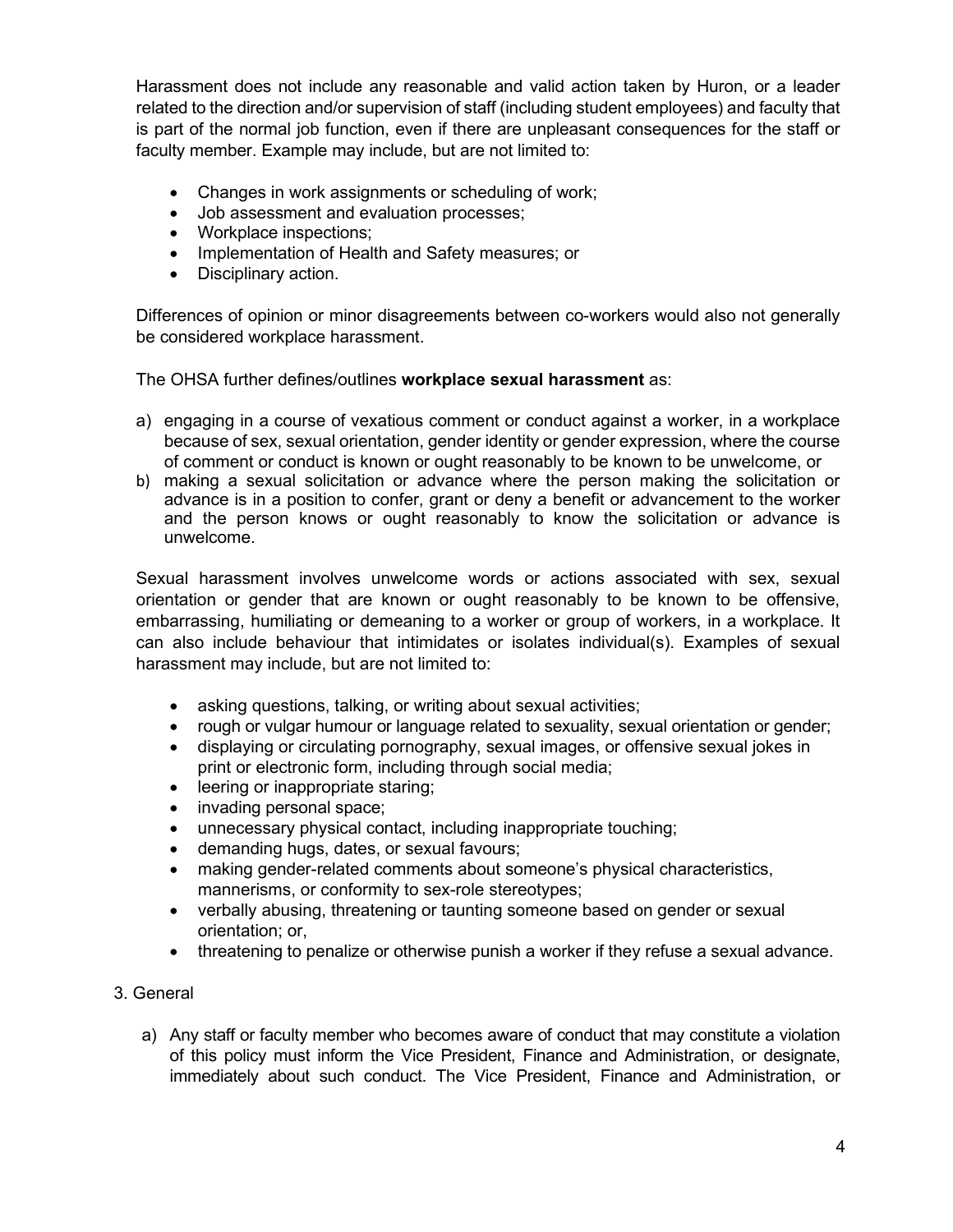designate, may as a consequence of this information initiate an investigation pursuant to this policy as per the Formal Resolution Procedure as described in sections following.

- b) A staff member, faculty or student may seek the support of other or additional resources to assist with addressing harassment, sexual harassment and/or discrimination. These resources may include, but are not limited to:
	- Human Resources;
	- Employee and Family Assistance Programs (EFAP) and supports;
	- Union / Faculty Association Representatives;
	- Joint Health and Safety Committee
	- Huron Student Support Services:
		- o Student Wellness;
		- o Director, Community Safety;
		- o Academic Advisors
	- Other external resources such as the [Human Rights Legal Support Centre.](https://www.hrlsc.on.ca/en/welcome)
- c) This policy, definitions and examples provided are not intended to preclude legitimate classroom discussions on issues related to the prohibited grounds under the OHRC, OHSA or on topics of a sexual nature.
- d) This policy is not intended to inhibit interactions or relationships based on mutual consent or normal social contact between staff, faculty or other members of the Huron community.

# **POLICY MONITORING AND REVIEW**

The Vice President, Finance and Administration will submit to the Huron University Board of Governors an annual, confidential report reviewing the year's proceedings including the number of cases resolved through the resolution channels, as the information is available. The report will also include observations concerning any aspects of the Policy that should be reviewed or altered.

# **COSTS**

Expenses associated with the administration of this Policy are to be authorized and budgeted through the Office of the President. These will include:

- a) development, production, and dissemination of educational and awareness materials;
- b) administrative expenses; and
- c) costs incurred by Huron in resolving any disputes.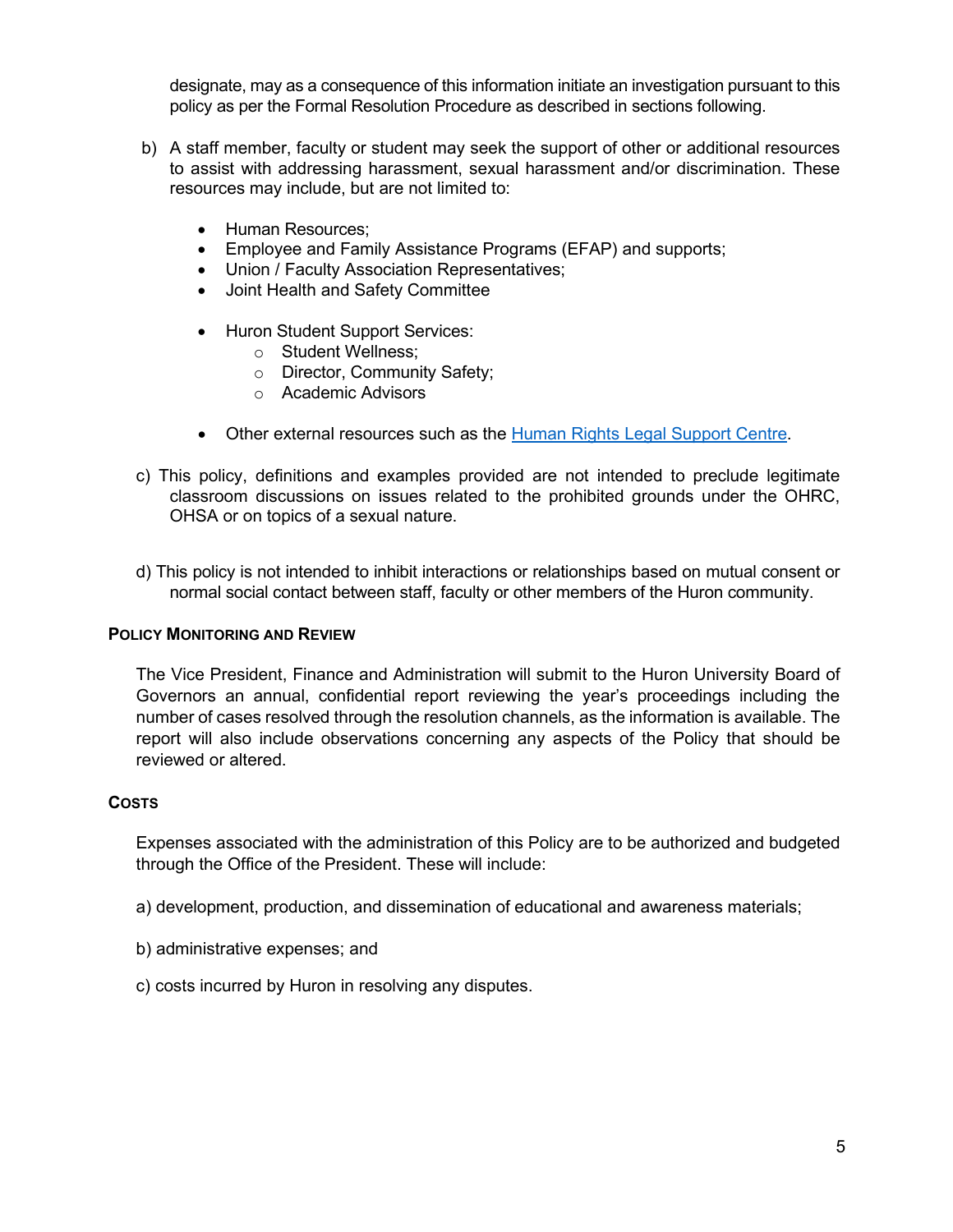### **PREVENTION AND EDUCATION**

Huron will provide information and education to the community on harassment, sexual harassment, racism and discrimination by developing and implementing an awareness program which may include:

- a) providing every staff, faculty, student, volunteer, and other individuals associated with Huron on a long-term or continuing basis with a copy of this Policy;
- b) informing and educating leaders and others in authority of their responsibilities and rights under this Policy, the *Ontario Human Rights Code*, and the *Occupational Health and Safety Act* specifically, to foster and maintain a work and educational environment that does not tolerate harassment, sexual harassment, racism and/or discrimination;
- c) familiarizing leaders and others in authority with the complaint procedures so that they may appropriately direct complaints of harassment, sexual harassment and/or discrimination to the most appropriate and responsible person at Huron;
- d) posting public signs in high traffic areas within the Huron Campus to alert visitors to the campus that the Harassment, Sexual Harassment, Racism and Discrimination Prevention Policy applies to them; and
- e) holding regular educational seminars and other initiatives for all members of the Huron community to increase awareness of harassment, discrimination, and racism issues.

#### **PROCEDURES**

#### 1. General

- a) Allegations of harassment, sexual harassment, racism and/or discrimination reported to, or made known to Huron, within the scope of its responsibilities and powers to act, shall normally be processed and/or acted upon in accordance with this policy and the procedures established under it. Upon becoming aware of any incident which may fall under the definition of harassment, sexual harassment or discrimination, nothing precludes Huron from deciding it may be necessary to take appropriate action.
- b) Nothing in this policy is intended to prevent a complainant from using an alternative procedure such as the Ontario *Human Rights Code, Occupational Health and Safety Act*, other policies, procedures outlined in any applicable collective agreement(s) or other legal action. If the complainant(s) chooses one of the alternative forms, a complaint under this policy may be held in abeyance until the alternate form has been abandoned by the complainant(s) or brought to a formal conclusion. Complainant(s) are encouraged to utilize the processes outlined within the policy before commencing legal or such similar action.
- c) A Complainant(s) or Respondent(s) may seek assistance from a support person or union representative.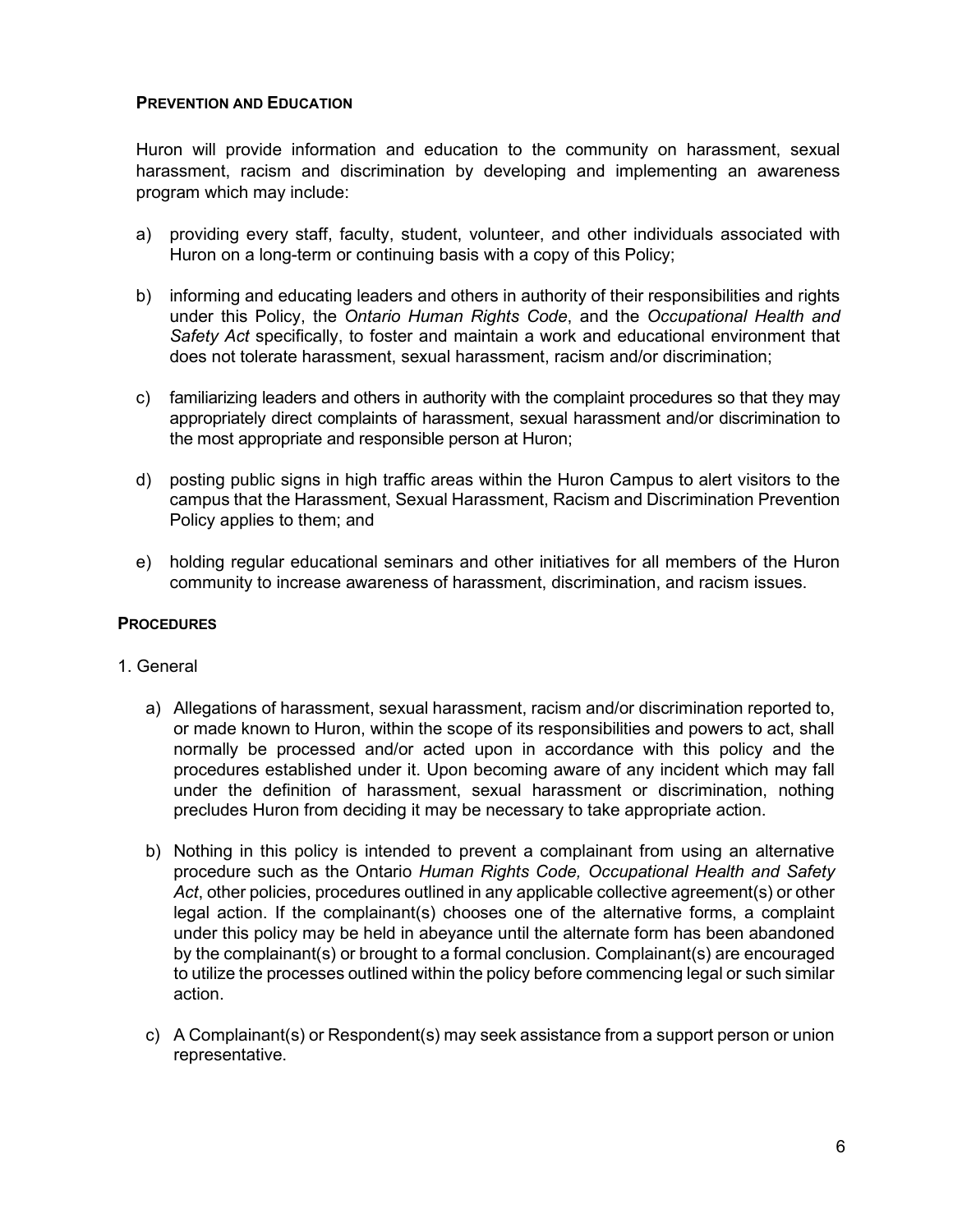# 2. Confidentiality

Huron understands that it is difficult to come forward with a complaint of harassment, sexual harassment, racism and/or discrimination and recognizes the individual's interest in keeping the matter confidential. To protect the interest of all involved, confidentiality will be maintained throughout the investigatory process to the greatest extent possible, and to the extent which does not hinder an adequate investigation. Information will be disclosed only on a "need to know" basis. All notes, records, summaries and reports of other documentation produced in connection with the complaint will be kept in a confidential file in accordance with this paragraph (except where disclosure is required pursuant to any legal requirements).

It is essential to the successful operation of this policy and procedure that all matters arising from any processes outlined in this policy be held in the strictest confidence. All parties and witnesses will be bound to confidentiality and must keep names and content of the proceedings confidential, unless otherwise specified by the resolution agreement. All records pertaining to the complaints will be subject to the following policies:

- a) Records shall be maintained in a locked area for ten years unless otherwise specified by law;
- b) No disclosure may be made of any record pertaining to complaints, except under the following circumstances:
	- (i) when disclosure is permitted by the terms of this Policy and its procedures;
	- (ii) when disclosure is consented to by all persons affected by the disclosure; or
	- (iii) as may be required by law
- c) Records will be destroyed after ten years of inactivity, or as soon as practicable thereafter.
- 3. Retaliation/Reprisals and Vexatious Complaints

Retaliation / reprisals against a staff, faculty or student for filing a complaint, participating in any procedures or being associated with a person who filed a complaint under this policy shall be treated as harassment and are strictly prohibited and will not be tolerated. Anyone found through investigation to have participated in a reprisal will be subject to discipline up to and including termination of employment or expulsion.

It is recognized that frivolous or vexatious complaints are themselves a form of harassment, and the Respondent(s) may have recourse to this Policy if they choose to pursue the matter.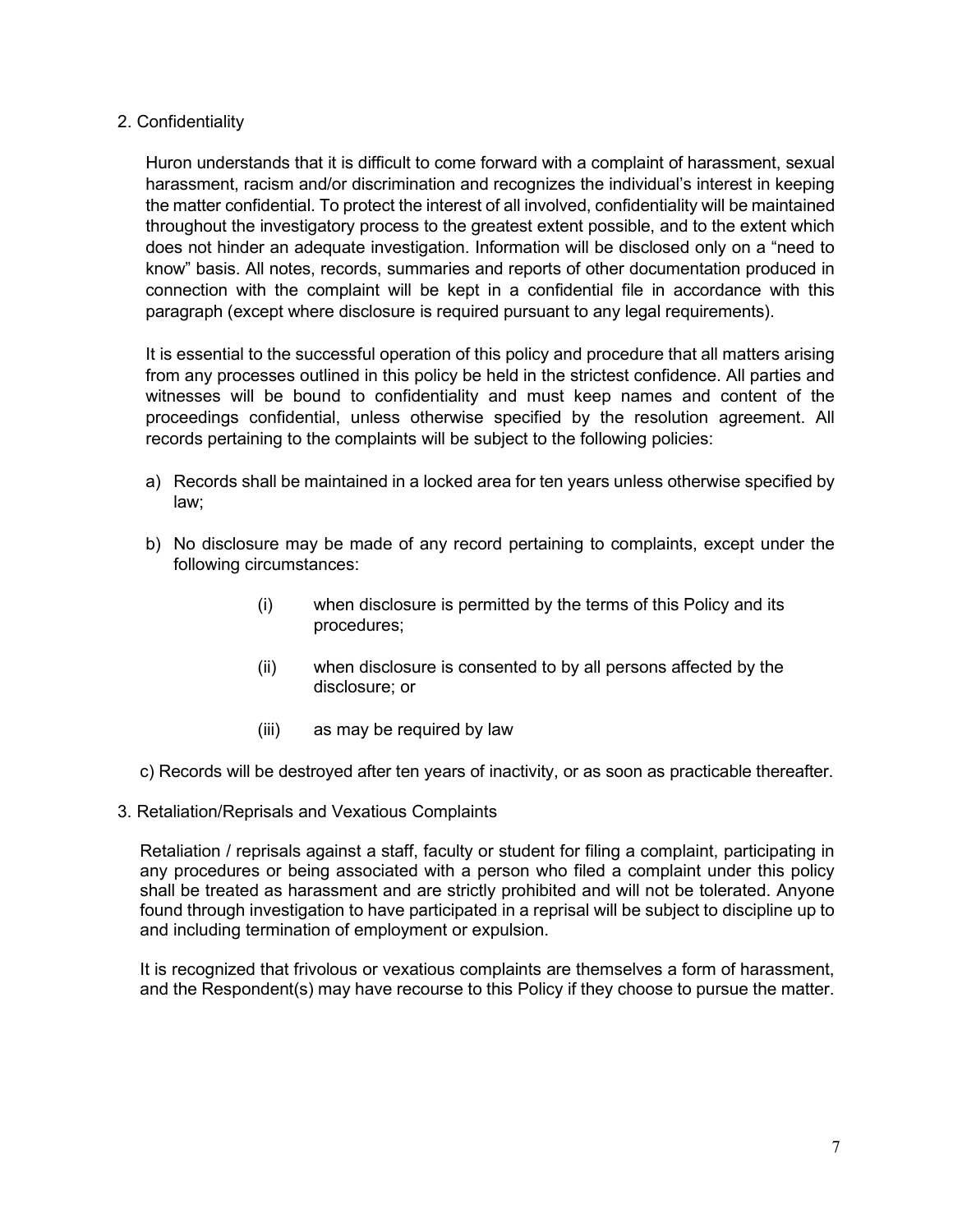#### 4. Interim Measures

While the complaint procedure is pending, Huron may impose such interim measures as it deems necessary. Interim measures may include, but are not limited to, relocating the Respondent(s), modifying class schedules, changing reporting structures, or the use of nondisciplinary suspensions with pay pending the outcome of the investigation.

### **COMPLAINT PROCEDURE**

If a situation involving harassment, sexual harassment, racism and/or discrimination has occurred, or is thought to have occurred, the options provided below are available to staff, faculty and students. The Complainant(s) shall decide at what option to start their complaint process. In order to ensure a timely investigation, Huron encourages staff, faculty, and students to report instances of harassment, sexual harassment, racism and/or discrimination as soon as possible.

Nothing in this policy is intended to prevent a complainant from using an alternative procedure such as the Ontario *Human Rights Code*, *Occupational Health and Safety Act*, other policies or procedures at Huron, or procedures outlined in any applicable collective agreement(s) or other legal action.

Where the alleged harasser is the staff or faculty member's immediate leader or a member of the Management team, the staff or faculty member may seek the assistance of the Vice President, Finance and Administration, or designate.

1. Personal Complaint Resolution

Staff, faculty and students that believe they have been a victim or witness of harassment, sexual harassment, racism and/or discrimination are encouraged to speak directly to the person(s) responsible for the offending comment, conduct or behaviour. Make it known that their comment, conduct or behaviour is inappropriate, unwelcome and that you want it to stop immediately. You are encouraged to make notes of the offensive behaviour, the date it happened, feelings it created, what was done about it, and who else was present.

If staff, faculty or students feel uncomfortable or that this method may be difficult or inappropriate, they are encouraged to take action through the informal complaint resolutions process outlined below.

2. Informal Complaint Resolution

Staff, faculty and students may wish to seek the assistance of their immediate leader or another member of the Management team if there are concerns speaking to the person directly, or if the person does not stop the offending behaviour after the personal resolution process. The immediate leader or other member of the Management team will discuss the complaint with the person(s) involved with the intent to reach a mutually acceptable resolution without recourse to a formal process.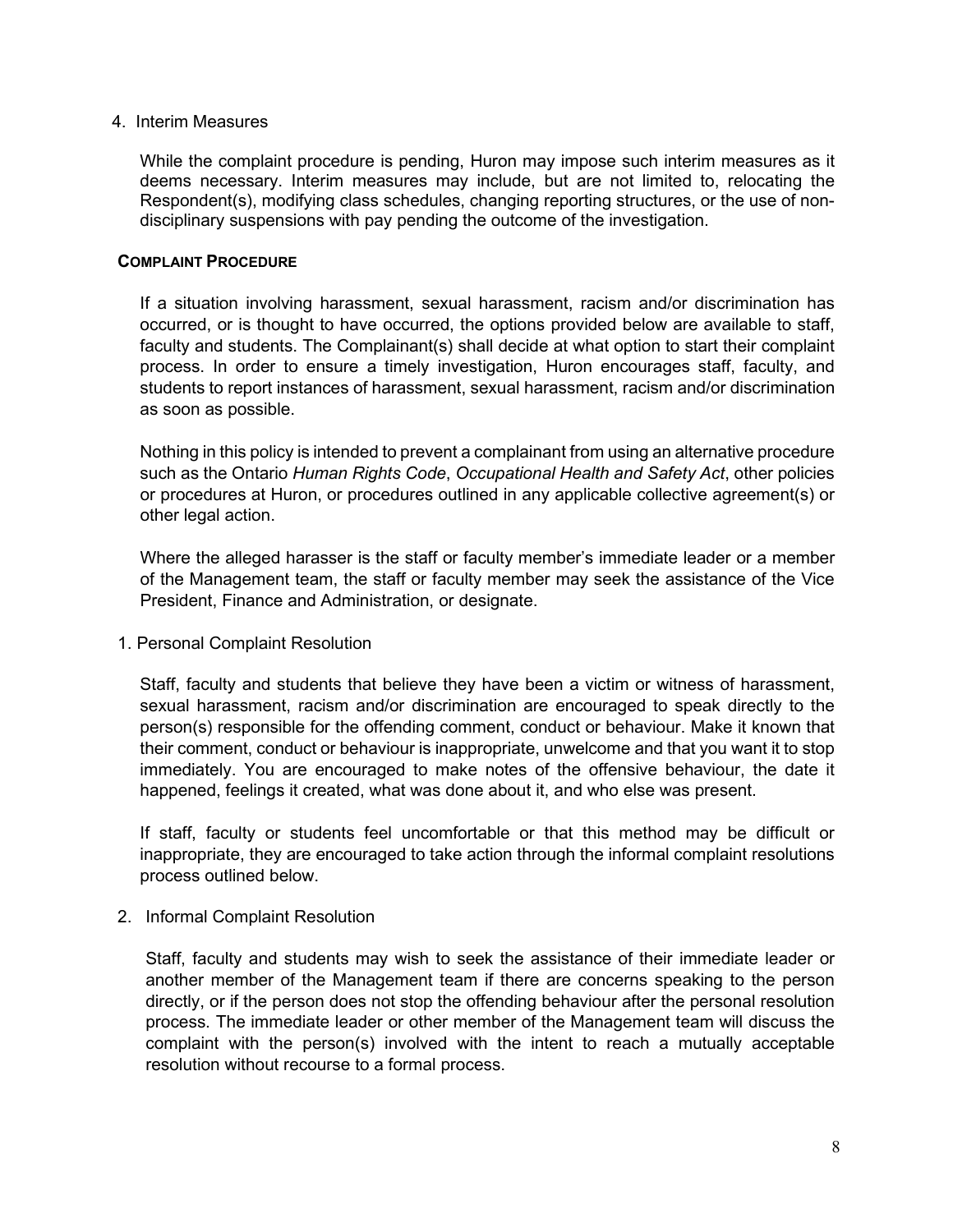#### 3. Informal Mediation

If the Personal or Informal Complaint Resolution process is unsuccessful, or inappropriate the Complainant(s) may wish to proceed to Informal Mediation, and the following shall occur.

- a) The Complainant(s) will set out the complaint in writing, giving details of the alleged harassment, sexual harassment, racism and/or discrimination, including but not limited to dates, times, places, names of individuals involved in the incident(s), and names of witnesses. The complaint should be made as soon as possible following the alleged incident and must be dated and signed by the Complainant(s) and be submitted to the Vice President, Finance and Administration.
- b) Within one (1) week from the date of receipt of the written complaint, or as soon as practicable thereafter, the Vice President, Finance and Administration shall inform the Respondent(s) of the allegation(s) and shall provide the Respondent(s) with a copy of the written complaint.
- c) Within two (2) weeks of the action in (b) above, or as soon as practicable thereafter, the Vice President, Finance and Administration shall select a Mediator and shall receive agreement on the choice of Mediator from both the Complainant(s) and Respondent(s). The Mediator chosen must be unbiased and independent of both parties. This may be an internal or external resource.
- d) The Mediator must first determine whether the complaint is being made in good faith and is not frivolous or vexatious.
- e) During Mediation, either Party may be accompanied by a support person or union representative.
- f) Within a period of six (6) weeks from the date of agreement to an appointment of the Mediator under (c) above, or as soon as practicable thereafter, the Mediation process shall be concluded. If resolution is achieved as a result of Mediation, a written copy of the resolution shall be signed by the Complainant(s), Respondent(s) and Mediator. The Mediator will make a complete report to Huron, which will be kept in a confidential file.

The purpose of Informal Mediation is to seek a mutually satisfactory resolution of the issues between the Complainant(s) and the Respondent(s). The resolution may take a range of forms, from verbal apologies and personal undertakings to formal written minutes of settlement. Mediation is completely voluntary and must be agreed to by both parties. Either party may withdraw from the Mediation process at any point, in which case Huron may be required to continue with the Formal Resolution Procedure and its investigation.

If the Vice President, Finance and Administration believes that the proposed resolution is not sufficient for the purpose of ensuring Huron's compliance with the Ontario *Human Rights Code* or the *Occupational Health and Safety Act*, he or she may refer the matter back to the mediator for further consideration or may refer the matter to the Formal Resolution Procedure, as described below.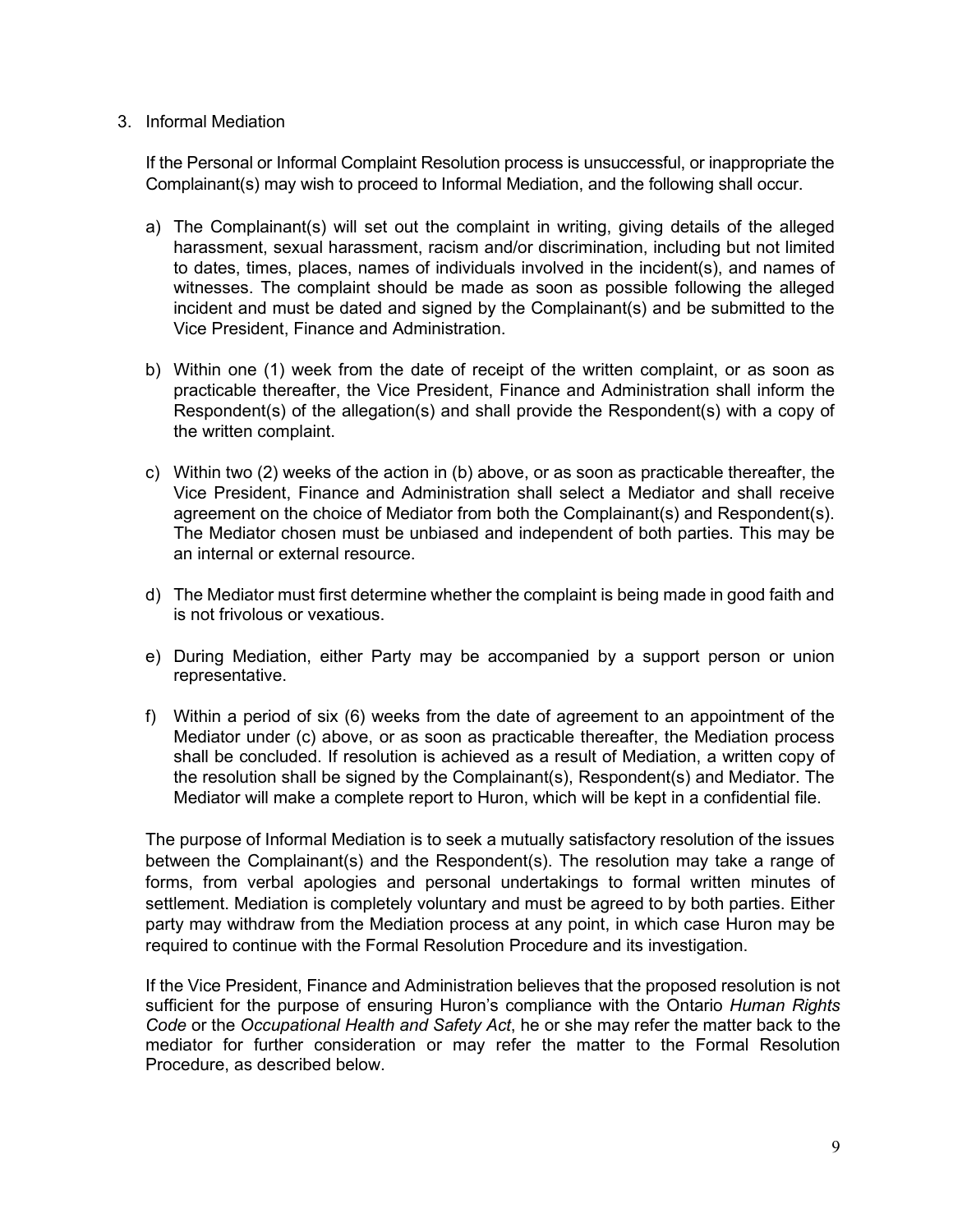Any written documentation (except the written complaint) regarding the Informal Mediation Procedure, any negotiations or any attempts at settlement thereof cannot be used in the Formal Resolution Procedure. Neither the Vice President, Finance and Administration or designate, can appear as a witness in any dispute resolution process arising from the application of this policy or in any subsequent investigations or proceedings unless compelled by law. This does not preclude the Vice President, Finance and Administration from speaking about the facts arising out of the Informal Mediation Procedure (other than particulars of any settlement negotiations) to an Investigator appointed under the Formal Resolution Procedure.

4. Formal Resolution Procedure

The Complainant(s) may proceed to the Formal Resolution Procedure in the following circumstances:

- a) If the Complainant(s) chooses to proceed directly to the Formal Resolution Procedure at any point in time or process as outlined above;
- b) If Informal Mediation does not resolve the dispute or if the Mediation is ended prior to reaching a satisfactory resolution; or
- c) If the terms of the resolution resulting from the Informal Mediation have not been met.

The Formal Resolution Procedure must be initiated within one (1) month of the occurrence of any of the events set out at (b) or (c).

If the Formal Resolution Procedure is invoked, the following shall occur:

- a) The formal complaint should be made as soon as possible and must be submitted in writing to the Vice President, Finance and Administration. Where the complaint is against the Vice President, Finance and Administration, it must be submitted to the President. Where the complaint is against the President, it must be submitted to the Chair of the Board of Governors. The formal written complaint should contain the following information:
	- The details of the alleged incident, and names of people involved;
	- Date(s), time(s), and location(s) of the events(s) that is being brought forward;
	- Any witnesses to the events(s)
	- Steps already taken (if any) to resolve the complaint;
	- Any and all supporting documentation to the complaint; and
	- The date the complaint is being submitted and signature of the complainant.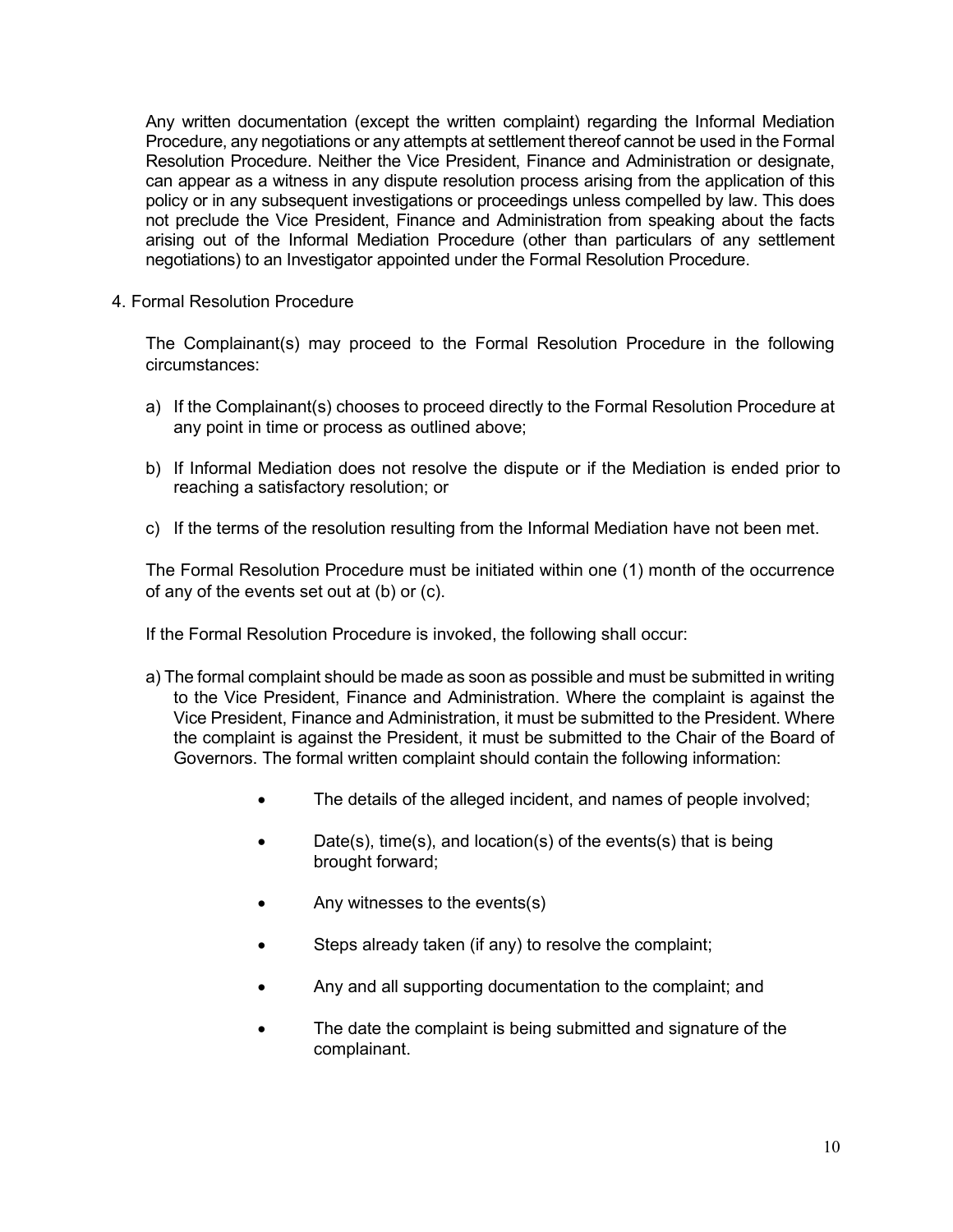b) The Vice President, Finance and Administration, President, or Board Chair (dependent on whom the complaint is submitted to), will appoint an investigator to conduct an investigation that is appropriate in the circumstances. The Investigator will have experience in investigating harassment, sexual harassment, racism and/or discrimination complaints and will be independent, neutral, fair and unbiased. The Investigator will be retained by Huron for the purposes of conducting a thorough, complete and fair examination of the relevant allegations, documents, witnesses, evidence and facts. The investigator may be an internal or external resource, including legal counsel. An external investigator may be retained when the allegations pertain to the Vice President, Finance and Administration, President, or in such other circumstances as are deemed appropriate.

The Investigator will:

- (i) conduct a full investigation of the relevant allegations, documents, witnesses, evidence and facts in a timely fashion;
- (ii) ensure the investigation is kept confidential and identifying information is not disclosed unless necessary to conduct the investigation, in accordance with this Policy, or as required by law. The investigator must remind the Complainant(s), the Respondent(s), Witnesses, and any other person(s) involved in the investigation of the confidentiality requirements under this Policy;
- (iii) prepare and provide to the Vice President, Finance and Administration, President, or Board Chair, a Report on the evidence elicited from their investigation; and
- (iv) express in the Report, their opinion, whether on the balance of probabilities, and based on the disputed and undisputed facts arising out of the Investigation, that there has been a violation of this Policy. If there is insufficient evidence to substantiate the complaint, the investigator is permitted to make a determination as to whether or not the complaint was vexatious.
- c) The Investigation shall include where possible, but will not be limited to, the following steps:
	- (i) Gathering all the important and relevant information from the Complainant(s) and Respondent(s);
	- (ii) Conducting interviews with the Complainant(s), Respondent(s), Witnesses and any other person(s) who may have observed the alleged conduct or may have other relevant knowledge.
	- (iii) Receive additional information and documentation from all parties relevant to the investigation in addition to personal interviews.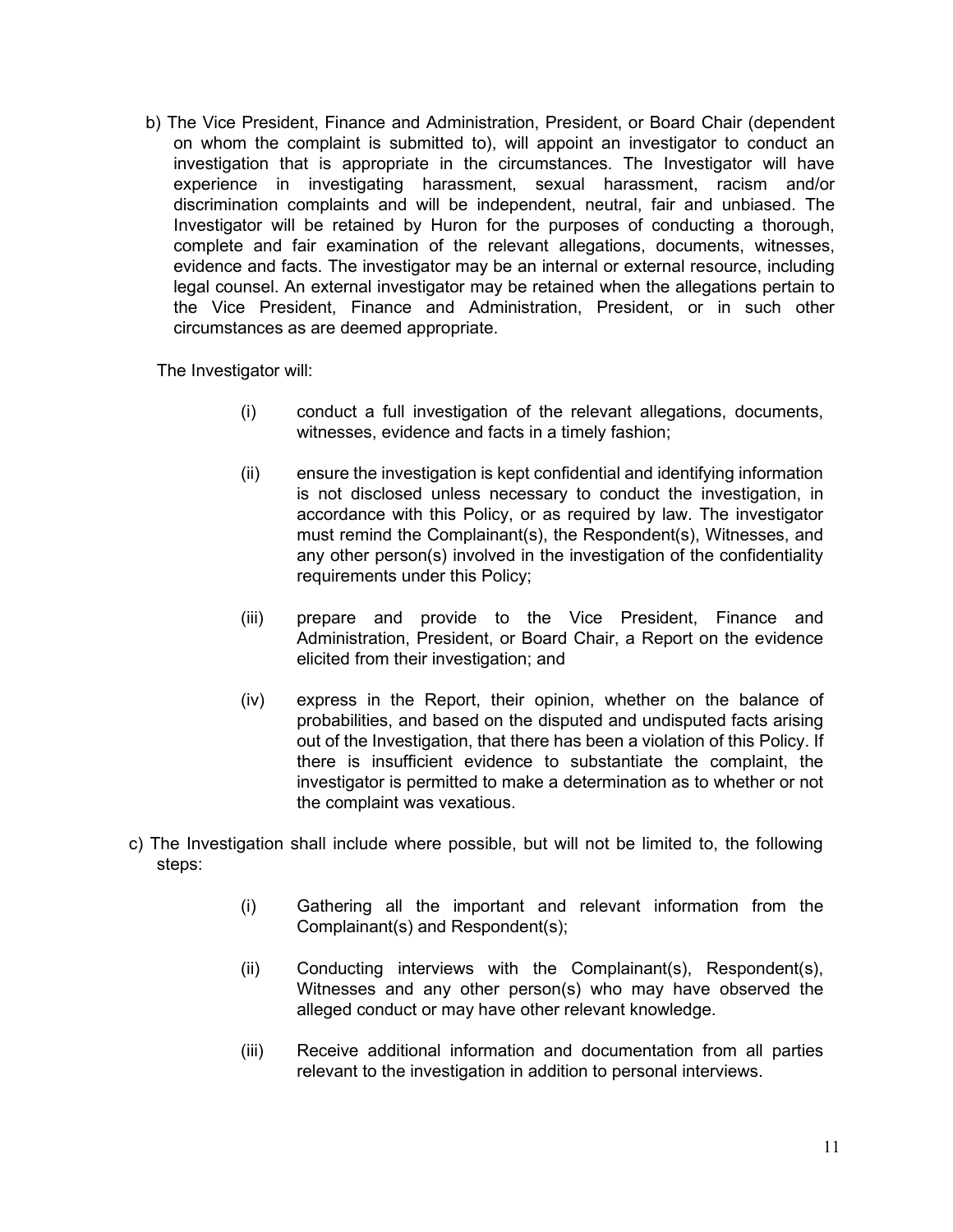(iv) Based on the evidence provided through the investigation, reach a decision on whether or not the allegation of harassment, sexual harassment, racism and/or discrimination occurred;

The Complainant(s) and the Respondent(s) may be accompanied by a support person or union representative.

The Investigator shall conclude the Investigation within sixty days (60) of the initiation of the Formal Resolution Procedure or as soon practicable thereafter. In the event the investigation will not be completed within sixty days (60), the Complainant(s) and Respondent(s) will be notified of the expected timeframe for completion.

The Complainant(s) and the Respondent(s) will be advised in writing of the results of the investigation as well as any corrective action resulting from the investigation within ten working days (10) from the date the Investigator provides their report to the Vice President, Finance and Administration, President, or Board Chair.

The Investigator will not give a legal opinion, unless professionally qualified to do so, but may provide suggestions for remedial action. The Investigator's opinion and/or suggestions are not binding on Huron but will be considered by the Vice President, Finance and Administration, President, and/or Board Chair when determining the appropriate action to be taken as a result of the findings of the Investigator.

The Vice President, Finance and Administration, President, or Board Chair will review the Report and take any necessary remedial action. Any penalties and/or remedies will be in relation to the seriousness of any conduct found to breach this policy and may include, but are not limited to:

- a) A verbal or written apology;
- b) A directive to cease and desist the behaviour with notice that failure to do so will lead to a further penalty;
- c) A mandatory program of education or counselling;
- d) Restriction of access to a physical area of Huron or barring from the Huron Campus;
- e) Suspension for a set time with/without pay or reimbursement;
- f) Termination of employment; or
- g) Any action under the Huron Student Code of Conduct or the Residence Code of Conduct, up to and including expulsion.